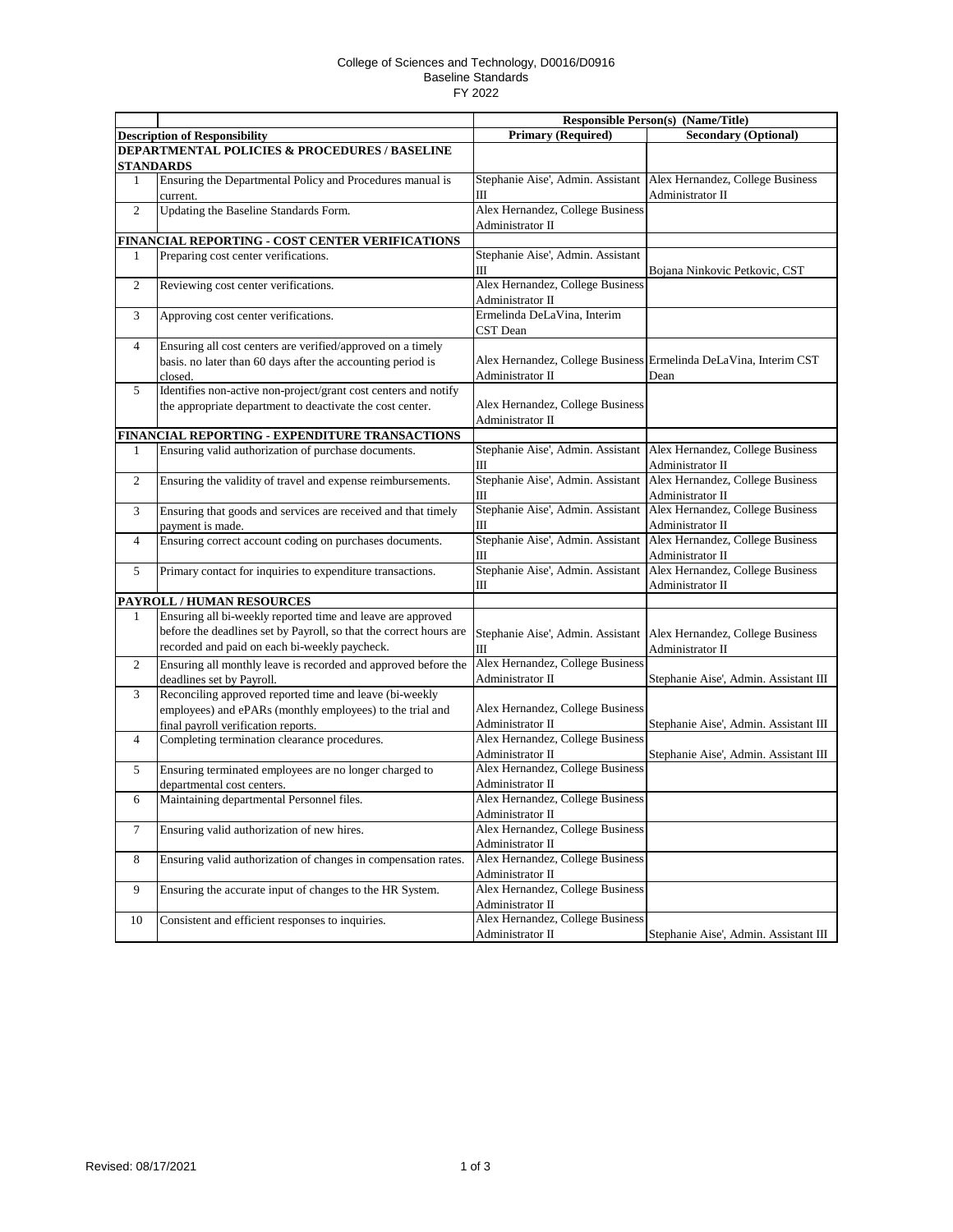## College of Sciences and Technology, D0016/D0916 Baseline Standards FY 2022

|                      |                                                                                                                    | Responsible Person(s) (Name/Title)                   |                                                                                          |
|----------------------|--------------------------------------------------------------------------------------------------------------------|------------------------------------------------------|------------------------------------------------------------------------------------------|
|                      | <b>Description of Responsibility</b>                                                                               | <b>Primary (Required)</b>                            | <b>Secondary (Optional)</b>                                                              |
| <b>CASH HANDLING</b> |                                                                                                                    |                                                      |                                                                                          |
| 1                    | Collecting cash, checks, etc.                                                                                      | Stephanie Aise', Admin. Assistant<br>Ш               |                                                                                          |
| 2                    | Prepares Departmental Deposit Form.                                                                                | Stephanie Aise', Admin. Assistant<br>Ш               |                                                                                          |
| 3                    | Approves Departmental Deposit Form.                                                                                | Ermelinda DeLaVina, Interim<br>CST Dean              |                                                                                          |
| $\overline{4}$       |                                                                                                                    | Stephanie Aise', Admin. Assistant                    |                                                                                          |
|                      | Transports deposit to the Cashiers Office.                                                                         | Ш                                                    |                                                                                          |
| 5                    | Preparing Journal Entries.                                                                                         | Alex Hernandez, College Business<br>Administrator II |                                                                                          |
| 6                    | Verifying deposits posted correctly in the Finance System.                                                         | Ш                                                    | Stephanie Aise', Admin. Assistant   Alex Hernandez, College Business<br>Administrator II |
| $\tau$               | Adequacy of physical safeguards of cash receipts and<br>equivalent.                                                | Alex Hernandez, College Business<br>Administrator II |                                                                                          |
| 8                    | Ensuring deposits are made timely.                                                                                 | Stephanie Aise', Admin. Assistant<br>Ш               |                                                                                          |
| 9                    | Ensuring all employees who handle cash have completed Cash                                                         |                                                      |                                                                                          |
|                      | Security Procedures or Cash Deposit and Security Procedures                                                        |                                                      | Alex Hernandez, College Business Ermelinda DeLaVina, Interim CST                         |
|                      | training.                                                                                                          | Administrator II                                     | Dean                                                                                     |
| 10                   | Updating Cash Handling Procedures as needed.                                                                       | Alex Hernandez, College Business                     |                                                                                          |
|                      |                                                                                                                    | Administrator II                                     | Stephanie Aise', Admin. Assistant   Alex Hernandez, College Business                     |
| 11                   | Consistent and efficient responses to inquiries.                                                                   | Ш                                                    | Administrator II                                                                         |
| PETTY CASH           |                                                                                                                    |                                                      |                                                                                          |
| 1                    | Preparing petty cash disbursements.                                                                                |                                                      |                                                                                          |
|                      |                                                                                                                    | N/A                                                  |                                                                                          |
| $\overline{c}$       | Ensuring petty cash disbursements are not for more than \$100.                                                     | N/A                                                  |                                                                                          |
| 3                    | Ensuring petty cash disbursements are made for only authorized                                                     |                                                      |                                                                                          |
|                      | purposes.                                                                                                          | N/A                                                  |                                                                                          |
| $\overline{4}$       | Approving petty cash disbursements.                                                                                | N/A                                                  |                                                                                          |
| 5                    | Replenishing the petty cash fund timely.                                                                           | N/A                                                  |                                                                                          |
| 6                    | Ensuring the petty cash fund is balanced after each<br>disbursement.                                               | N/A                                                  |                                                                                          |
|                      | <b>CONTRACT ADMINISTRATION</b>                                                                                     |                                                      |                                                                                          |
| 1                    | Ensuring departmental personnel comply with contract                                                               |                                                      | Alex Hernandez, College Business Ermelinda DeLaVina, Interim CST                         |
|                      | administration policies/procedures.                                                                                | Administrator II                                     | Dean                                                                                     |
|                      | PROPERTY MANAGEMENT                                                                                                |                                                      |                                                                                          |
| 1                    | Performing the annual inventory.                                                                                   | Stephanie Aise', Admin. Assistant<br>Ш               | Bojana Ninkovic Petkovic, CST                                                            |
| 2                    | Ensuring the annual inventory was completed correctly.                                                             | Stephanie Aise', Admin. Assistant<br>Ш               | Bojana Ninkovic Petkovic, CST                                                            |
| 3                    | Tagging equipment.                                                                                                 | Stephanie Aise', Admin. Assistant<br>Ш               | Bojana Ninkovic Petkovic, CST                                                            |
| $\overline{4}$       | Approving requests for removal of equipment from campus.                                                           | Ermelinda DeLaVina, Interim<br>CST Dean              | Alex Hernandez, College Business<br>Administrator II                                     |
|                      | <b>DISCLOSURE FORMS</b>                                                                                            |                                                      |                                                                                          |
| 1                    | Ensuring all employees with purchasing influence complete the<br>annual Related Party disclosure statement online. | Administrator II                                     | Alex Hernandez, College Business Ermelinda DeLaVina, Interim CST<br>Dean                 |
| 2                    | Ensuring all full time, benefits eligible, exempt faculty and staff                                                |                                                      | Alex Hernandez, College Business Ermelinda DeLaVina, Interim CST                         |
|                      | complete the Consulting disclosure statement online.                                                               | Administrator II                                     | Dean                                                                                     |
| 3                    | Ensuring that all Principal and Co-Principal Investigators                                                         |                                                      |                                                                                          |
|                      | complete the annual Conflict of Interest disclosure statement for<br>the Office of Research and Sponsored Programs | Administrator II                                     | Alex Hernandez, College Business Ermelinda DeLaVina, Interim CST<br>Dean                 |
|                      | RESEARCH ADMINISTRATION                                                                                            |                                                      |                                                                                          |
| 1                    | Verifies that all grant cost centers contain positive budgetary<br>balances.                                       | Alex Hernandez, College Business<br>Administrator II |                                                                                          |
| 2                    | Ensuring that research expenditures are covered by funds from                                                      |                                                      |                                                                                          |
|                      | sponsors.                                                                                                          | Alex Hernandez, College Business<br>Administrator II |                                                                                          |